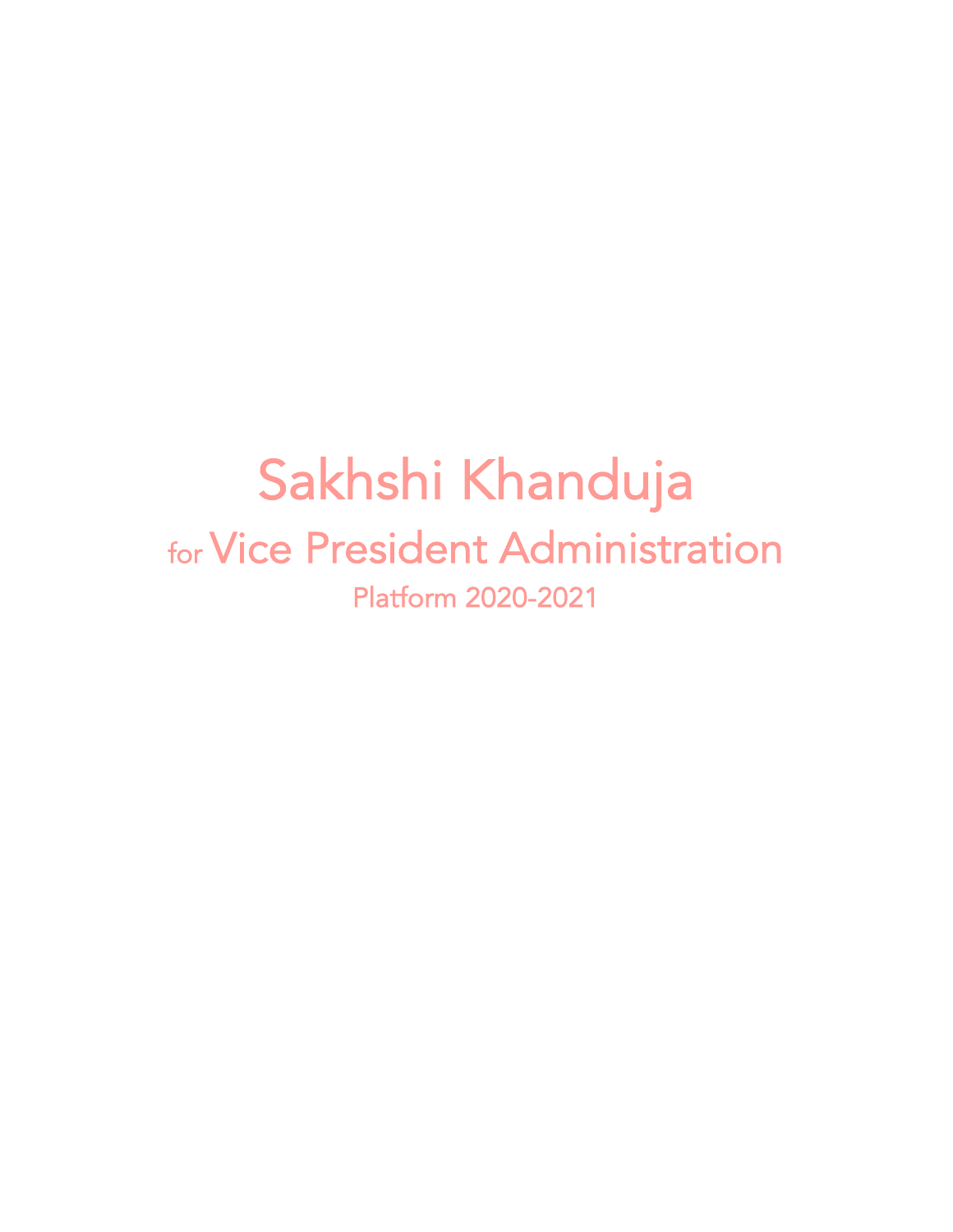## About Me

Dear SRA Members,

I would like to begin by introducing myself. My name is Sakhshi Khanduja, I am a recent graduate from the Honours Social Psychology Program.

Here are some facts about me:

- I like certain shades of pink.
- I like dance and the dramatic arts.
- I enjoy being a social butterfly.
- I love event planning and managing projects.
- My favourite part about my program was learning how social interactions and surroundings can impact us in so many different ways.
- I enjoy working with others to make positive impacts through progressive change.
- And lastly, I have a hard time thinking of cool facts about me.

Throughout my undergraduate career I made it my goal to be part of as many leadership roles as I was able to, in order to learn and grow as an individual alongside getting my education. I spent time attending MSU and society events, connecting with people both in my program and outside of it, and putting myself out there even when I felt nervous or awkward. In my third year of undergrad is when I really found myself applying for positions that would challenge me in positive ways. In my third year I became VP Academic of my program's society, becoming President the very next year. I also became a representative of the MSU Maroons team, and a Co-Chair for the Model United Nations ECOFIN Committee. Each of these unique experiences and my ability to put myself out there brought me to where I am and who I am today – and will help me flourish in the position of VP Administration for the McMaster Students Union.

My goal in this role is to help shape McMaster and the MSU into an equitable and comfortable space where every student is able to become the best versions of themselves using the vast amount of resources provided by the MSU.

I'd like to see each, and every student achieve their goals and be a part of providing the tools for them to be able to do so, together.

Yours truly,

Sakhshi Khanduja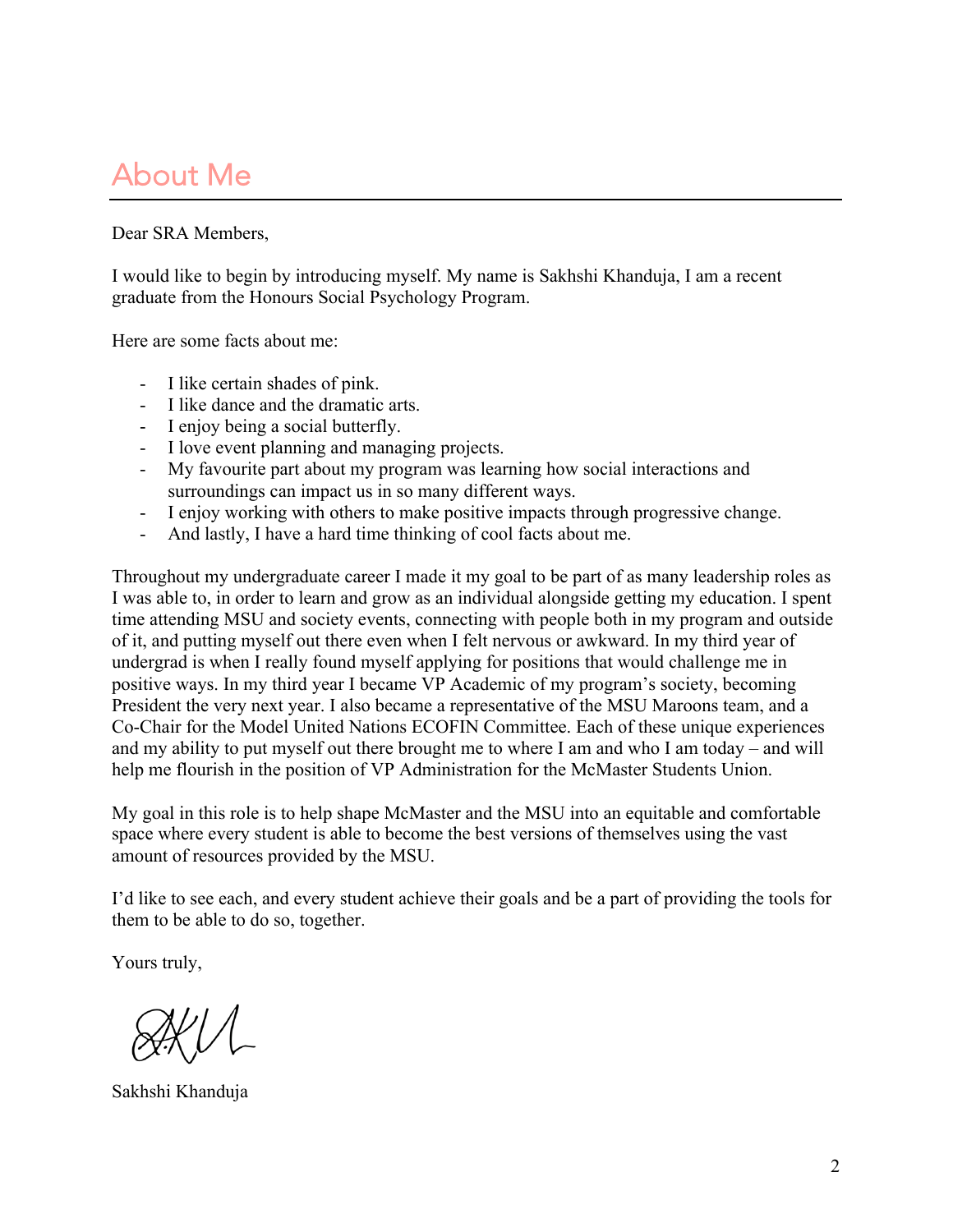# Table of Contents

| Qualifications                       |    |
|--------------------------------------|----|
| <b>Hiring Practices</b>              |    |
| $Safe(r)$ Spaces                     |    |
| <b>Supporting PTMs</b>               |    |
| <b>Student Involvement</b>           | 10 |
| Welcome Week                         | 11 |
| <b>MSU</b> and Faculty Relationships | 11 |
| Thank You(s) and Acknowledgements    |    |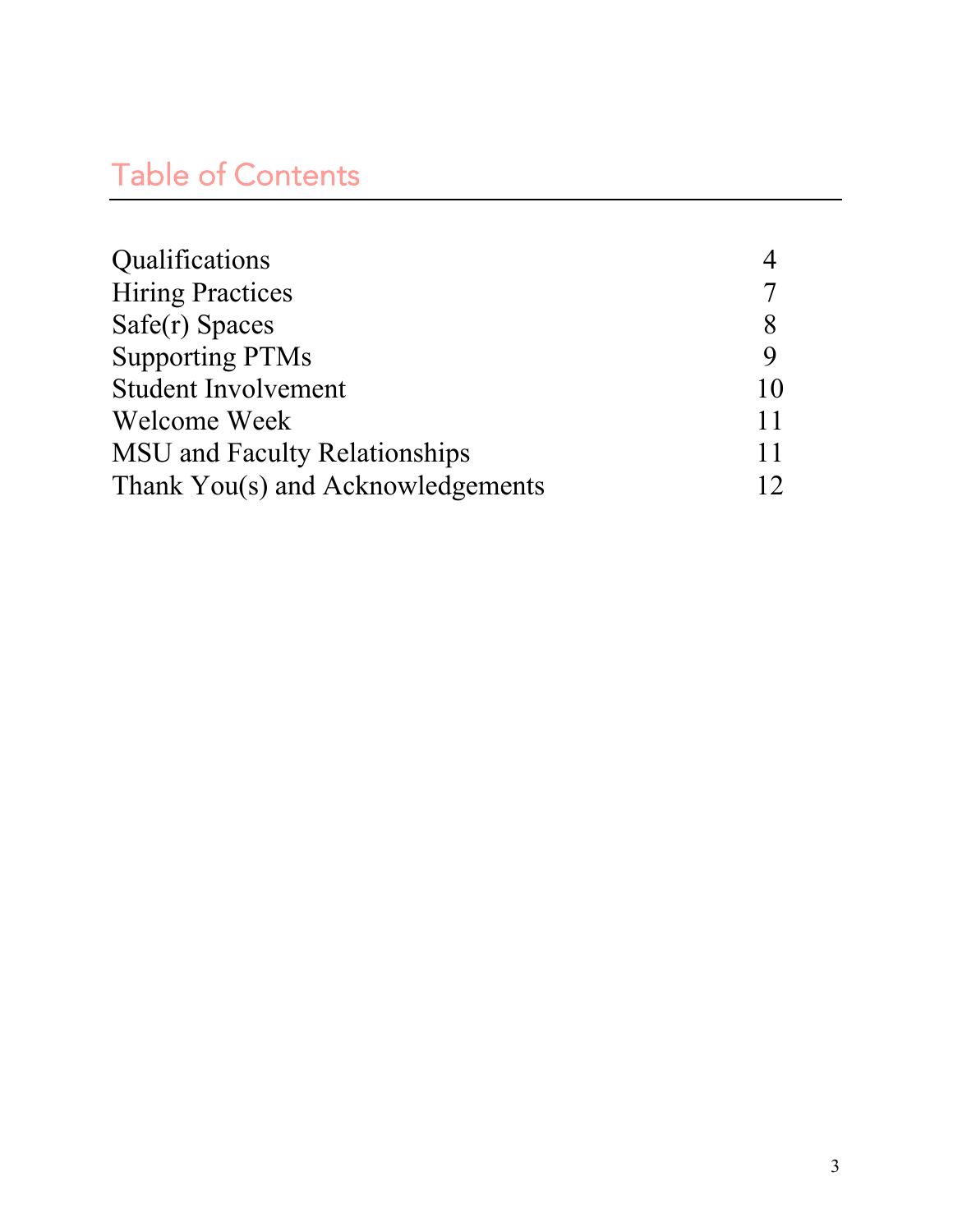### **Qualifications**

*\*listed below are some of the positions I've held that make me the best fit for this position\**

#### Education

#### **MCMASTER UNIVERSITY, HAMILTON ON Honours Bachelor of Arts in Social Psychology**

May 2017 – April 2020

• Final year capstone project in relation to identity management techniques amongst university students

#### Academic Memberships

#### **WELCOME WEEK REPRESENTATIVE/ORIENTATION WEEK LEADER STUDENT UNION REPRESENTATIVE TEAM DURING SCHOOL YEAR** May 2018 – April 2020

**MSU Maroons**

- Bridge between MSU and student body
- Assist in running MSU related events
- Helped set up and take down for events during welcome week and during the year
- Fostered a connection between student body (especially first years) and MSU/school events

#### **EXECUTIVE MEMBER**

#### **President - Social Psychology Society**

May 2019 – April 2020

- Plan and facilitate Social Psychology related events for Social Science students
- Oversee other members and roles of Social Psychology Executives to ensure tasks are being completed and done on time
- Assist Program Administrator with events

#### **VP Academic - Social Psychology Society**

April 2018 – April 2019

- Focus around planning academic related events for the society
- Communicating with students about the academics of the Honours Social Psychology program

#### **Second Year Representative - Social Psychology Society**

September 2017 – April 2018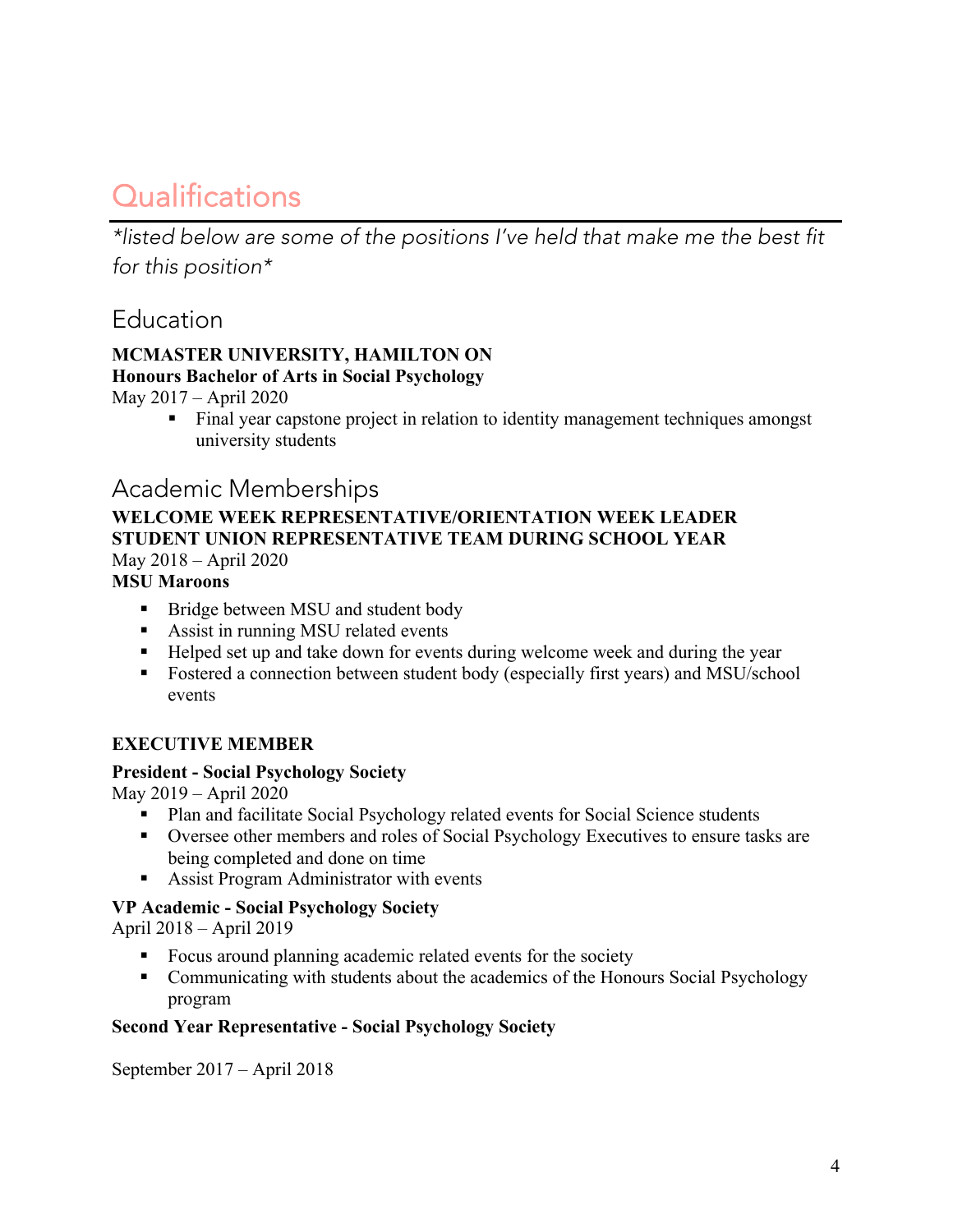■ Contributed in planning social psychology events and promoting them to the second-year student body

#### **VP EXTERNAL/COMMUNICATIONS**

#### **Bollywood at Mac**

May 2019 – April 2020

- Reach out to sponsors
- Reach out to other clubs for collaborations
- Respond to emails
- Assist in smooth-running of the team

#### **CO-CHAIR**

#### August 2018 – February 2019 **McMaster Model United Nations MACMUN 2019 Co-Chair (ECOFIN Committee)**

- Helped write background guide
- Helped with country assignments
- Marked position papers
- Running committee sessions

#### **DELEGATE**

February 2018

#### **MACMUN 2018 Delegate (Representative of United Arab Emirates)**

- Received an Honourable Mention Award
- Debated and came up with resolutions for committee topics and crisis scenarios

#### **DANCE TEAMS**

#### **Bollywood at Mac – McMaster University**

February 2019 - Present

- Perform as part of core dance team
- Attend dance practices twice a week
- Perform for University and affiliated events

#### Work Experience

#### **UNIVERSITY TEACHING ASSISTANT (TA)**

September 2019 – April 2020

#### **McMaster University Social Sciences Department**

- First year Introduction to Social Psychology Course, September 2019 Present
	- o Assist in student learning through teaching tutorials
	- o Mark student assignments
	- o Hold office hours
- Third year Social Psychology Mental Health Course, January 2019 Present
	- o Mark student assignments, tests, and exams
	- o Hold office hours by appointment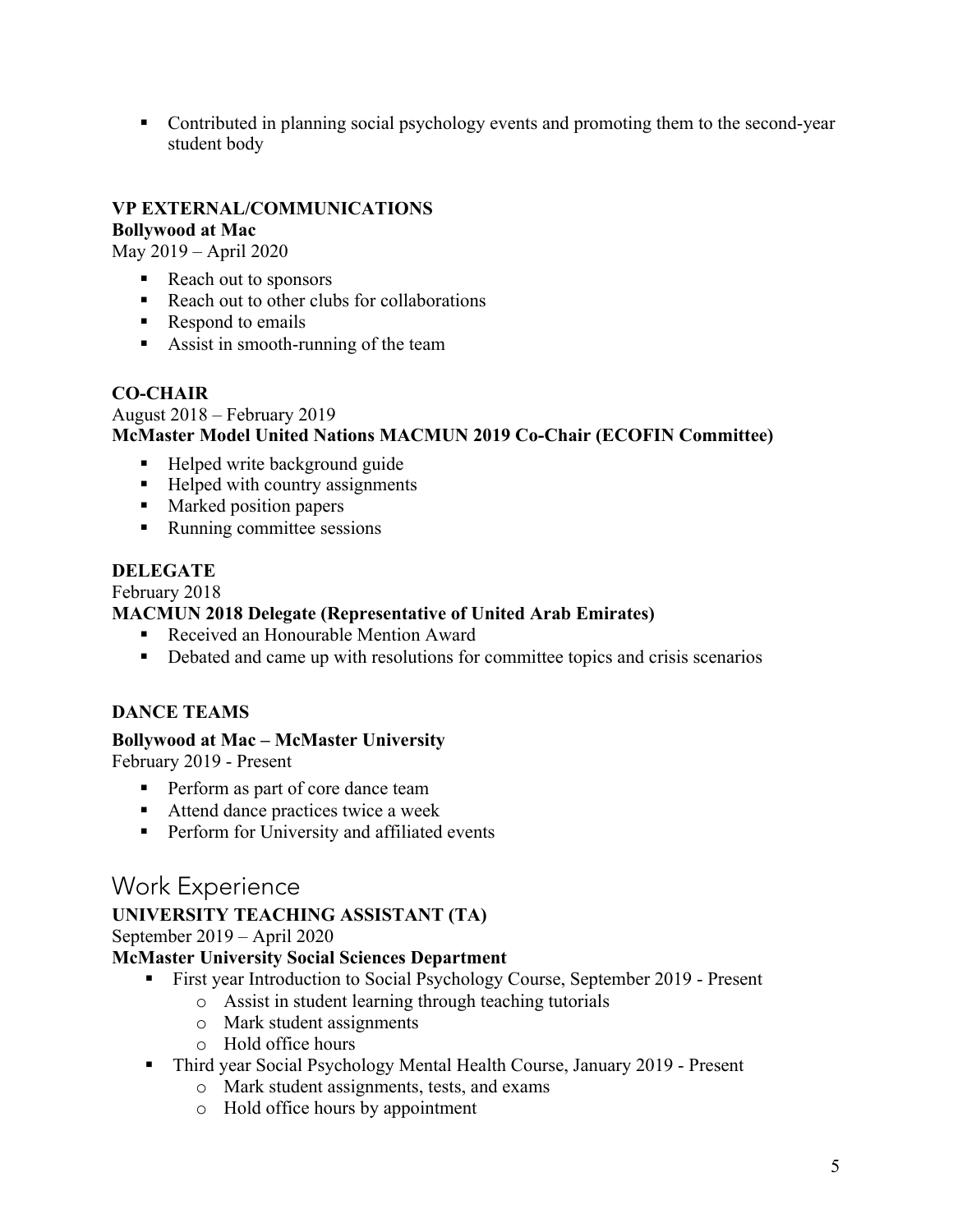#### **CAMP DIRECTOR**

May 2019 – July 2019

#### **Gill Summer Camp (Brampton)**

- § Spent May and June planning and July executing events, activities, and field trips for kids
- Organized camp lists, completed administrative duties, and helped ensured safety of the kids
- In the month of July helped run camp days smoothly
- Used problem solving and quick-thinking skills throughout each day of camp when needed

#### **CAMP SPECIALIST**

July 2018 – August 2018

#### **City of Brampton Employee - Earnscliffe Recreation Centre**

- Program planned for each of the camps running
- Provided front line customer service; dealing with program feedback and day-to-day interactions
- Completed administrative duties
- In charge of weekly scheduling

#### **CAMP COUNSELLOR**

March 2016 – July 2018

#### **City of Brampton Employee - Earnscliffe Recreation Centre**

- During Summer Break, Spring Break, and Winter Break
- Developed and oversaw a variety of activities with kids ages 3-13
- Gained communication, teamwork, and customer service skills through collaborating with parents and coworkers

#### **PROGRAM LEADER**

November 2015 – June 2016

#### **City of Brampton Employee - Earnscliffe Recreation Centre After School Program**

■ Facilitated activities with the kids such as swimming, skill building activities, homework, and skating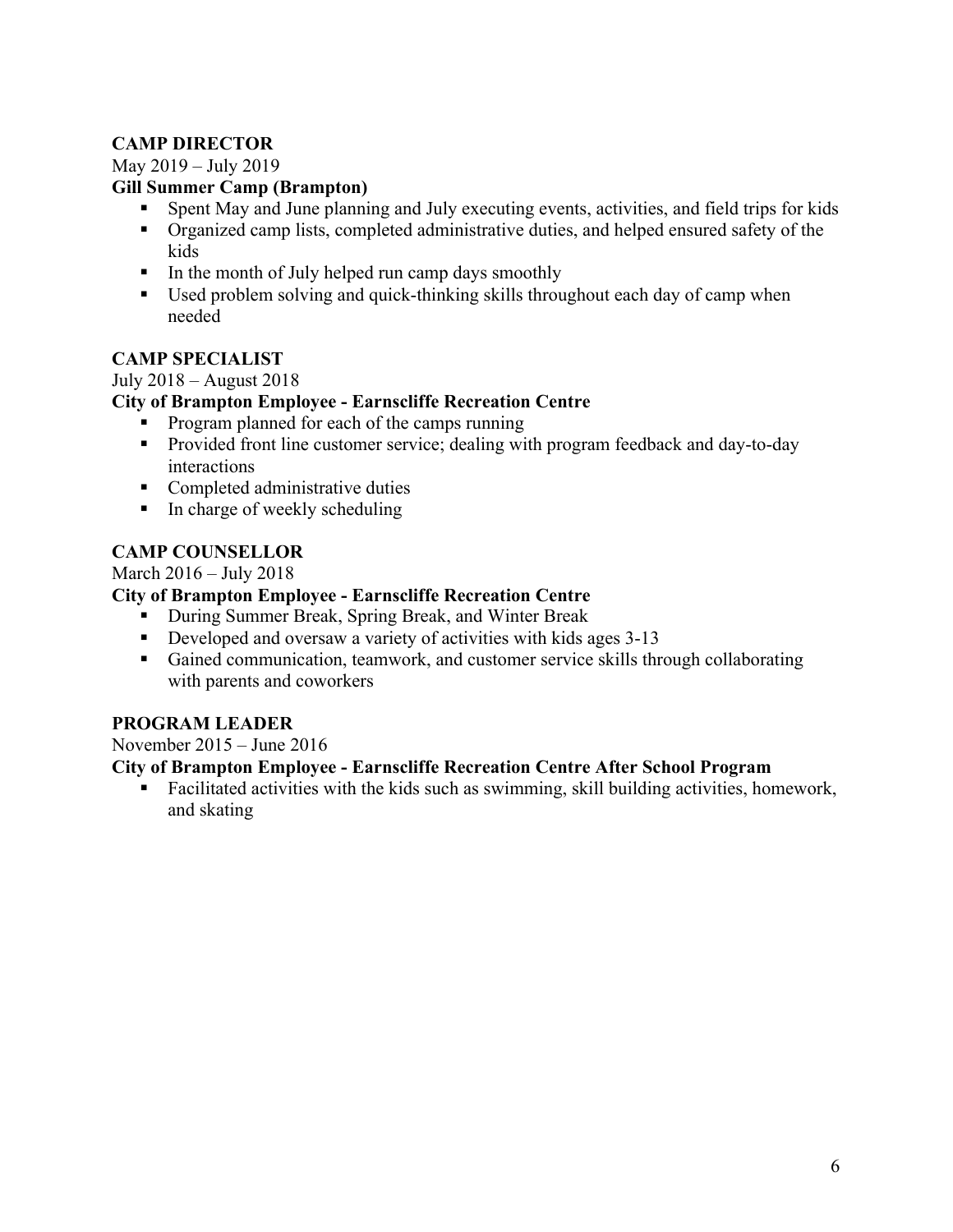## Hiring Practices

#### **Achieving Equitable and Standardized Hiring Practices**

Currently there is not a standard procedure for hiring amongst all MSU services. Many decisions have been left to the discretion of the Part Time Managers of the services themselves. Although this in some lights may be seen as a good thing, given that a PTM is in charge of the service and know what they may be looking for, this can also create many subconscious and conscious biases not suitable for the hiring environment. Through establishing a more standardized process for candidate hiring, not only will we make this process fairer, but also hopefully cause a ripple effect and see positive changes in diversifying the MSU image and people who generally get such opportunities.

Two ways in which I would approach this subject are starting to restructure hiring teams as a whole as well as create in-depth resources for students that discuss the MSU hiring practices in detail and give students a chance to see practice questions and well-structured ways to answer questions without necessarily needing an "in" to the MSU; I would like to work with the team to create such a document. This however would be a temporary solution, the real way to fix the harm that has been done is to restructure hiring all together. This is something I have chatted with Anika about and I know she has started working on. I hope to carry this forward and create a plan for the years to come which my successor can carry on with to ensure that these equitable hiring processes are achieved.

I understand work has begun on creating a new hiring system, both by Anika and Sarah and I hope to carry forward those plans to ensure positive changes are occurring and more students feel confident and comfortable in applying for positions. The current hiring practices have larger scale implications that we must take a look at. The best way for change is to create a defined hiring position. Have a specific team dedicated to all hiring within the MSU.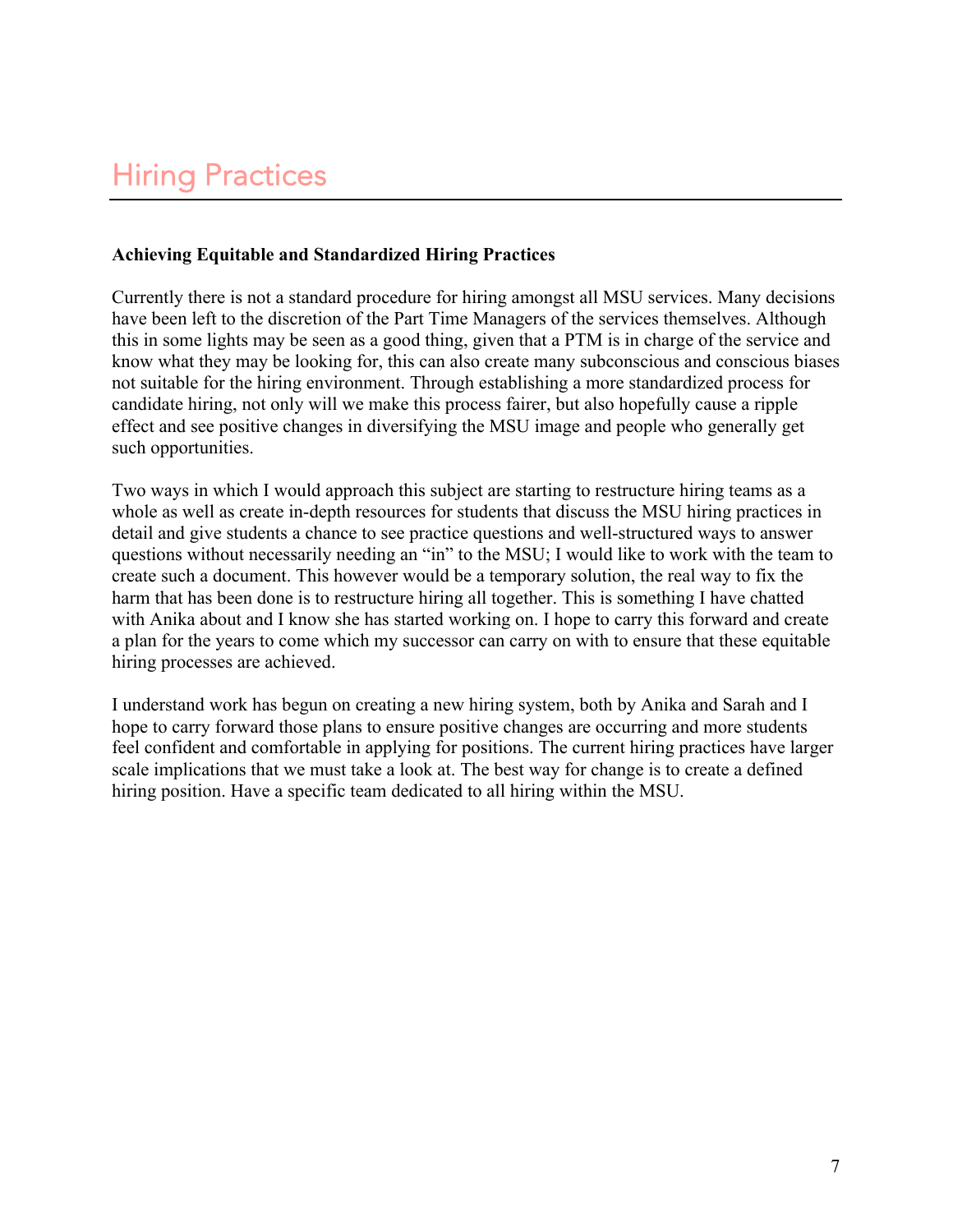### Student Involvement

In recent years we have seen a significant decline in student involvement, whether this be filling SRA positions, voter turnout, or overall volunteer/club applications. Becoming involved in leadership positions throughout my undergraduate career is what helped shape my university experience into something truly positive, I'd like to contribute back in order to ensure that all students have an opportunity for the same and are driven to do so.

I think the most efficient way in gaining traction for higher student involvement is to understand why there has become a disconnect to begin with. This means tackling issues with our hiring practices, types of promotions and looking at who they are centered around, seeing overall what the representations within the MSU look like, and having access to more peer support space. For example, a space for BIPOC students, which I will discuss further in the next point. In order to understand the decline and start to raise involvement again it is crucial to understand why people do not feel comfortable in engaging with the MSU.

I want to work on tackling the string of unpopular representation that the MSU is under and start to restructure the MSU in a way that it becomes representative of all students. I want to clean up and address the issues and concerns that are arising and face them head on, which is something I'd like this platform to highlight. I'd also like to work with PTMs to create a monthly basis newsletter in which each club PTM is able to highlight what the club has been up to, events they've had, upcoming events they're having etc. This will first allow for more communication between clubs/services and the general student population, as well as give students a reminder about events that are coming up that they should keep an eye out for. This is even more important now that we are in the times of this pandemic where uncertainty lies ahead.

A very important way to also get more students involved is having complete transparency, clarity, and accessibility of all documents of the MSU and its governing bodies available online.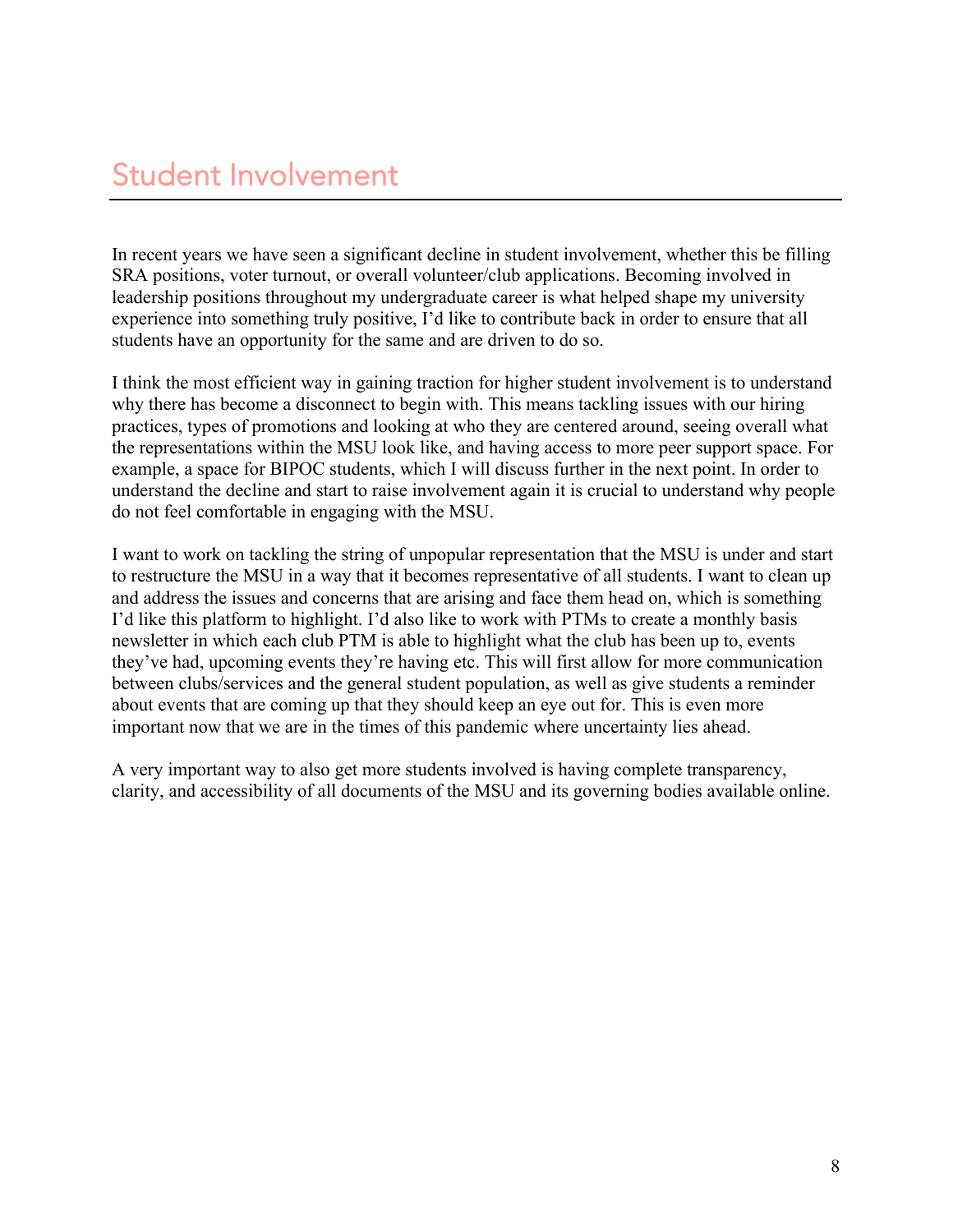# Safe(r) Spaces

#### **Comfortable and Welcoming Environments for All Students**

It is crucial in any community for its members to feel safe and comfortable. Some ways in which I would like to achieve this goal is through the following. First, working with EIO to help create a better and more structured process/policy for informal complaints. I know Anika has been working on defining a policy outlining steps to take when the MSU receives an informal complaint and what that looks like for EIO. I would like to continue this work and also work with EIO to discuss what it looks like for EIO to receive in informal complaint about someone in a student union or SRA position. This will require creating policies that outline the specific steps to take in order to most effectively handle a situation like this.

I'd also like to strengthen the relationship between the EIO and the MSU and having them be a McMaster University service that the students feel they can trust. The hope is for this to be a byproduct of the policies we will be creating together to ensure McMaster be a safe place for all students. Alongside this, I would like to build a relationship in which EIO can further assist with the MSU achieving our goals of having a more equitable and inclusive space, along with more equitable hiring practices as previously discussed.

I would like to assist in creating a centered peer support space on campus for BIPOC students. This will be done by working with diversity services with their undergoing on rebranding to become such a space. I would also like to discuss possibilities of having cultural clubs on campus partner with diversity services to offer a space for students who are looking for a way to feel more at home/comfortable at MAC, this is especially the case for international students.

Going along with efforts on creating a safe(r) space for all students, I would also like to advocate for the university to restart a relationship with SACHA, or starting a relationship with SACHA through the MSU. This will allow for additional support in areas surrounding sexual violence protocol and how to help students that need it.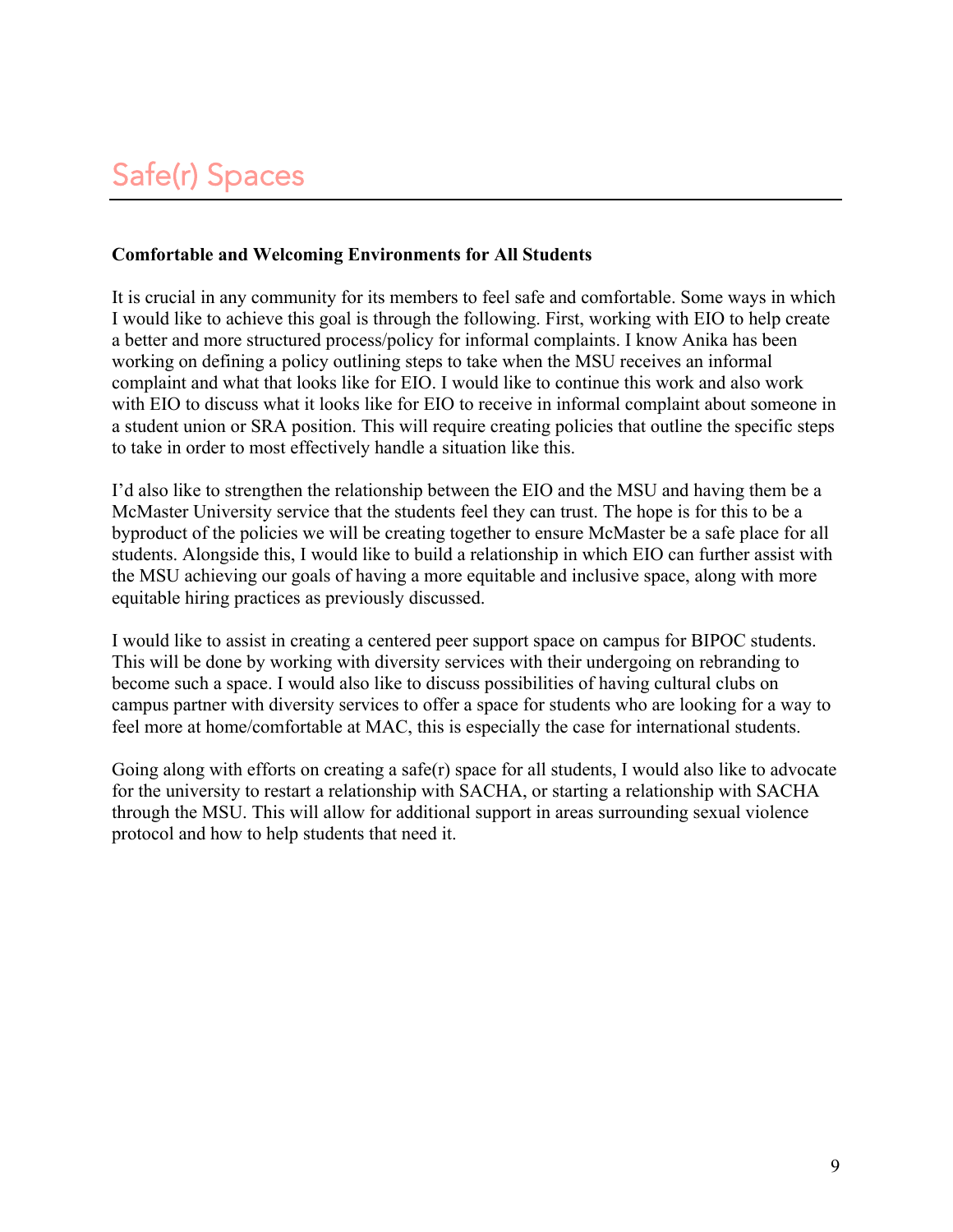#### **Supporting Part-Time Managers**

Anika spoke a lot in her platform about the relationship to be built between the position of VP Admin and the PTMs. We have seen in past years where this relationship has maybe not been given the full attention it needs, there has been a sense of mistrust created, it is important to better that role. I would like to build an open and honest relationship with each of the PTMs through being available when needed but also having one-on-one meetings (as Anika has already begun). Keeping transparency in this relationship in such a way that students in supervisory positions of PTMs feel supported and prepared to take on the role they are in. Having smoother transition periods and having more time to transition is another way to achieve this goal.

Given the current situation of the COVID 19 pandemic, supporting PTMs with their transition to offering services online is crucial now more than ever. Through assisting with this we will allow students (both incoming and continuing) to feel that even online, McMaster provides a community that is welcoming and allows for loads of student engagement and support even online. To achieve this, PTMs will need information on the best practices and parameters for online peer support which Anika has been dedicating time to researching. Again, I would like to carry forward that sentiment and continue with the work that she has already been doing.

Each of these supports and strengthening the executive teams of these services on individual fronts will create a ripple effect, which will start to create positive change in other aspects as well such as student engagement and creating safe(r) spaces for all students.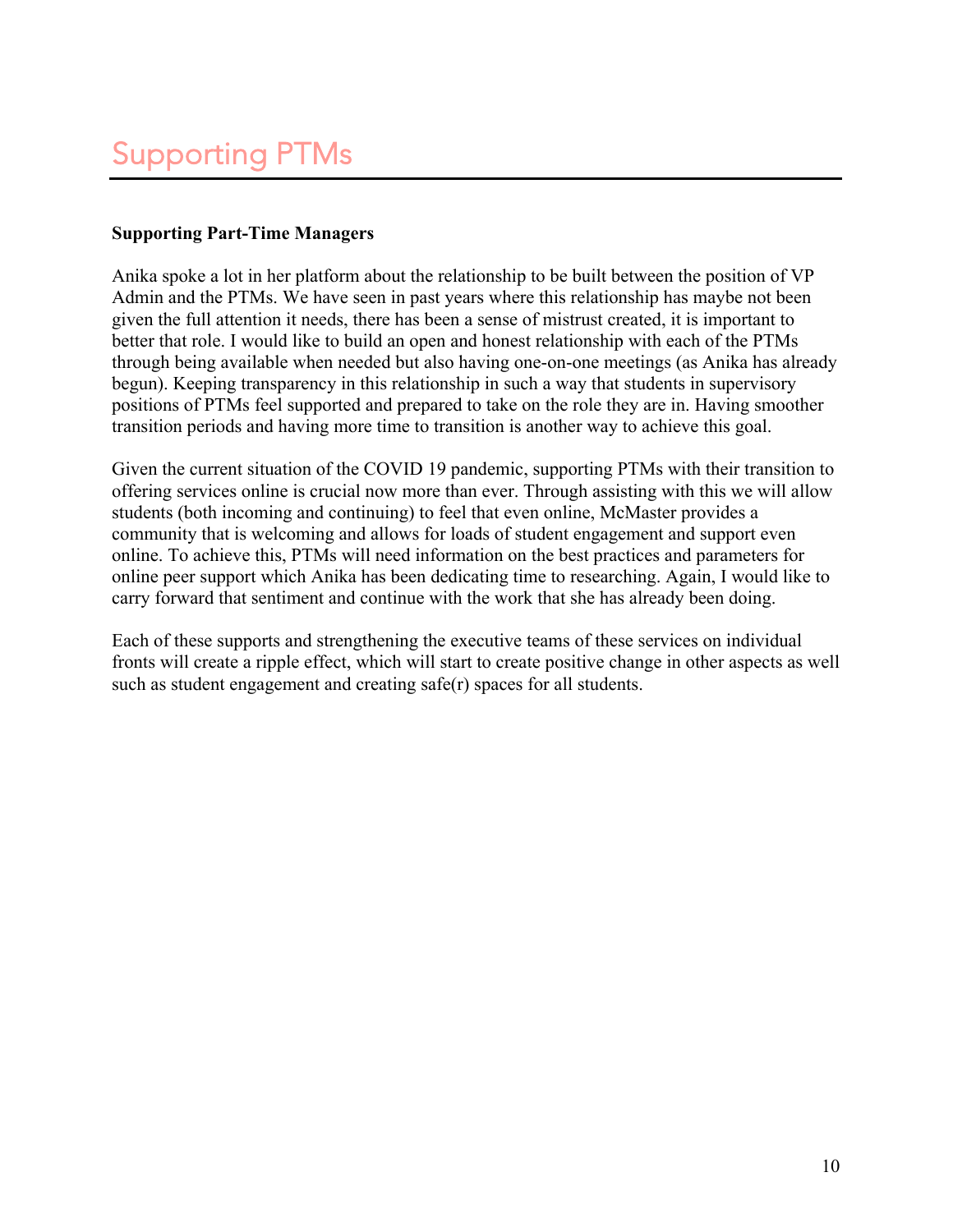### Welcome Week

Welcome week as a rep was a huge part of my university career. I love welcome week and I think it is such an important time for incoming students in order to feel welcome. I will do whatever I can to assist Anika in all the work she has put into the ongoing reviews of welcome week and figuring out the best practices for the MSU VP Admin in assisting with all thing's welcome week related. This includes working alongside the VP Finance to push for a financial review of welcome week and figuring out how money could be utilized in the best way.

### MSU and Faculty Relationships

#### **Building Stronger Relationships Between the MSU and Faculties**

Through personal experience I have seen the disconnect that lies between MSU and faculties, I would like to work alongside the MSU President to better those ties. Whether this be through the above-mentioned steps of equitable hiring to make sure the MSU has enough representations of not only the BIPOC students but students from all programs and faculties, and/or presidents meeting and newsletters that allow for more effective, transparent relationships between faculties and the MSU and to make sure that trickles down to the society exec, as well as to the student level. Bettering this relationship could also mean for the MSU to help hire faculty planners and then as a result be able to compensate them for the work that they are doing to help McMaster continue to be a welcoming environment.